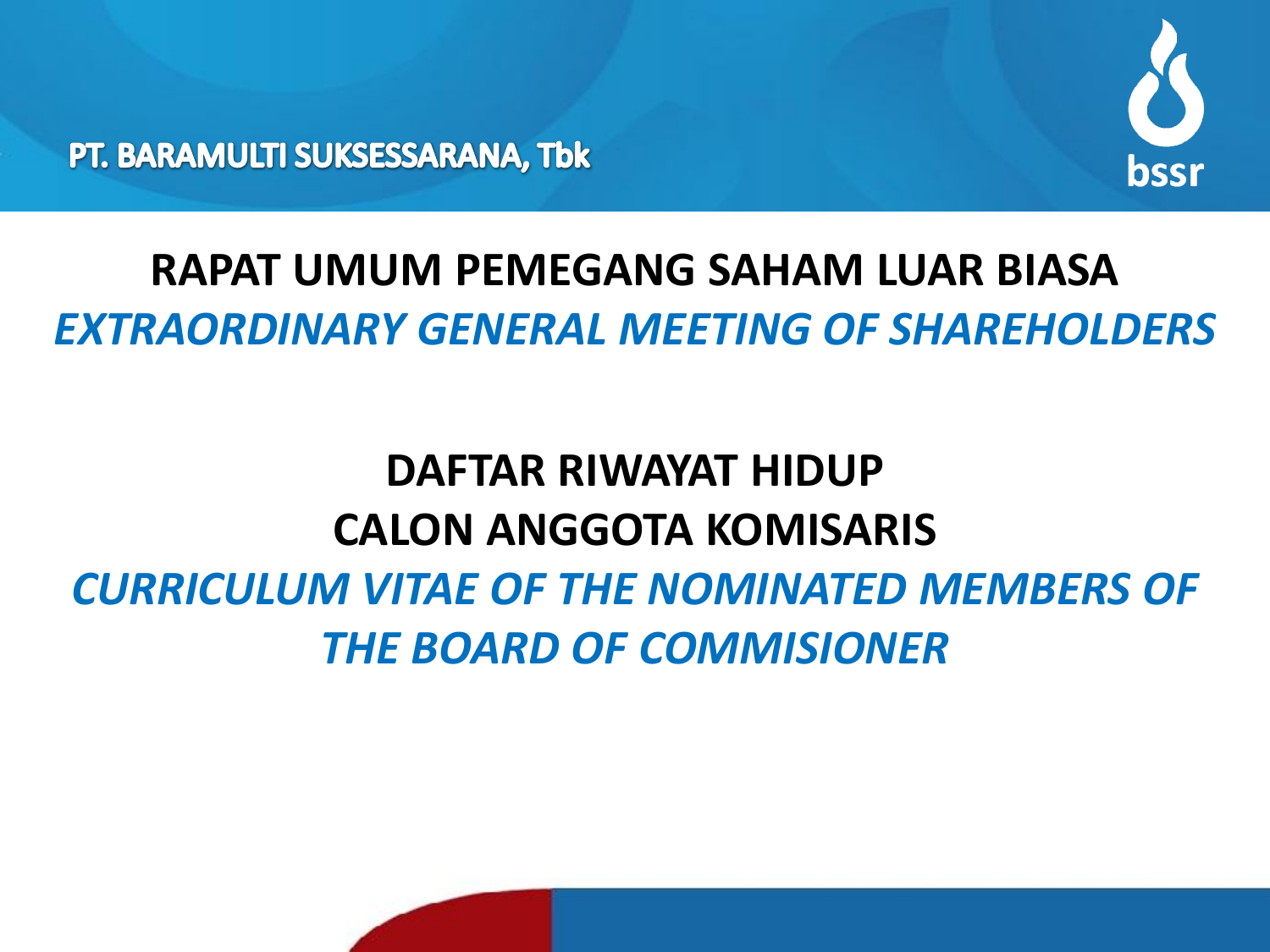### DAFTAR RIWAYAT HIDUP CALON ANGGOTA KOMISARIS/ **CURRICULUM VITAE OF THE NOMINATED MEMBER OF THE BOARD OF COMMISSIONER**



## **GAUTAM ATTRAVANAM**



Gautam Attravanam adalah Warga Negara India, usia 34 tahun. Beliau memperoleh gelar Sarjana Teknik dari SRM Engineering College, Madras University jurusan Electrical and Electronics pada tahun 2004 dan Post Graduate Diploma Management di Indian Institute of Management Bangalore pada tahun 2010.

Saat ini beliau menjabat sebagai CFO di Tata Power International Pte Ltd. Sebelumnya, beliau bekerja sebagai Group Head Business Development di Tata Power (2012-2017), Senior Manager Corporate Strategy di Tata Power (2011-2012), Manager di Tata Administrative services (2010-2011), Global IP Engineering di Tata Communications Limited (2006-2008), dan IP Engineering di Sify Limited (2004-2006).

*Gautam Attravanam is Indian Citizen, 34 years old. He earned his Bachelor of Engineering from SRM Engineering College, Madras University, majoring in Electrical and Electronics in 2004 and Post Graduate Diploma Management at Indian Institute of Management Bangalore in 2010.*

*He served as CFO at Tata Power International Pte Ltd. Previously, he had served as Group Head Business Development at Tata Power (2012-2017), Senior Manager of Corporate Strategy at Tata Power (2011-2012), Manager at Tata Administrative services (2010-2011), Global IP Engineering at Tata Communications Limited (2006-2008), and IP Engineering at Sify Limited (2004-2006).*